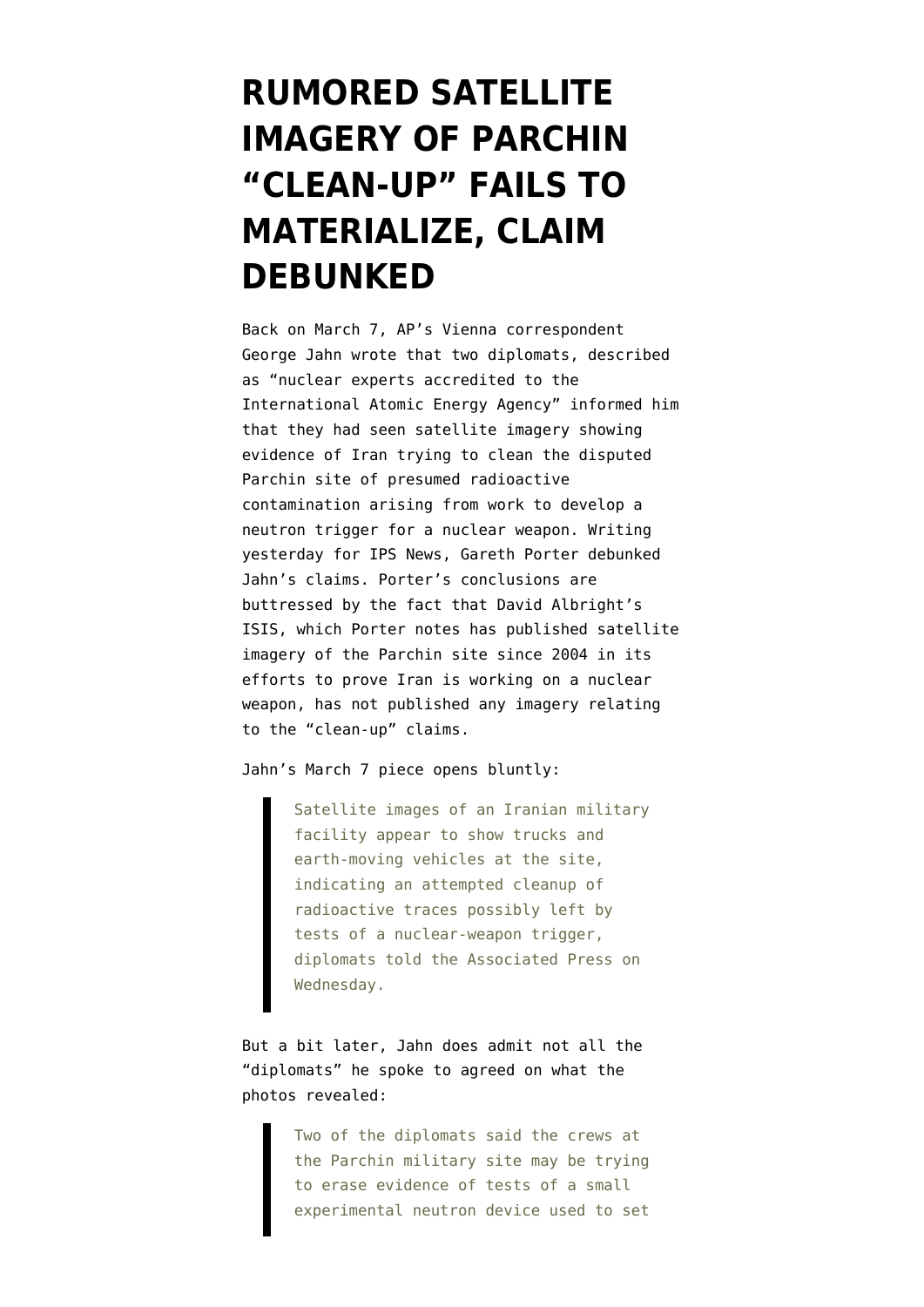off a nuclear explosion. A third diplomat could not confirm that but said any attempt to trigger a so-called neutron initiator could only be in the context of trying to develop nuclear arms.

One major problem with taking the tack of accusing Iran of trying to develop a neutron trigger is that until now, the loudest accusations relating to the Parchin site have centered around development of a high-explosives based trigger. See, for example, [this post](http://www.emptywheel.net/2011/11/14/bibi-albright-and-warrick-on-iran-nuke-report-but-wait-theres-more/) where I discuss claims from Benjamin Netanyahu, David Albright and Joby Warrick that high explosives work was aimed at a trigger rather than production of nanodiamonds.

But another huge problem with the claim of Iran trying to clean the site is the impossibility of clean-up itself. Jahn even inadvertently gives us a clue:

> Iran has previously attempted to clean up sites considered suspicious by world powers worried about Tehran's nuclear ambitions.

Iran razed the Lavizan Shian complex in northern Iran before allowing IAEA inspectors to visit the suspected repository of military procured equipment that could be used in a nuclear weapons program. Tehran said the site had been demolished to make way for a park, but inspectors who subsequently came to the site five years ago found traces of uranium enriched to or near the level used in making the core of nuclear warheads.

A spokesman for Iran's Foreign Ministry [clearly](http://www.washingtonpost.com/world/middle_east/iran-rejects-claims-of-cleaning-up-secret-nuclear-works-at-military-site/2012/03/13/gIQAFOb38R_story.html) [explained that such evidence cannot be](http://www.washingtonpost.com/world/middle_east/iran-rejects-claims-of-cleaning-up-secret-nuclear-works-at-military-site/2012/03/13/gIQAFOb38R_story.html) [completely removed](http://www.washingtonpost.com/world/middle_east/iran-rejects-claims-of-cleaning-up-secret-nuclear-works-at-military-site/2012/03/13/gIQAFOb38R_story.html) :

> Foreign Ministry spokesman Ramin Mehmanparast says the allegations are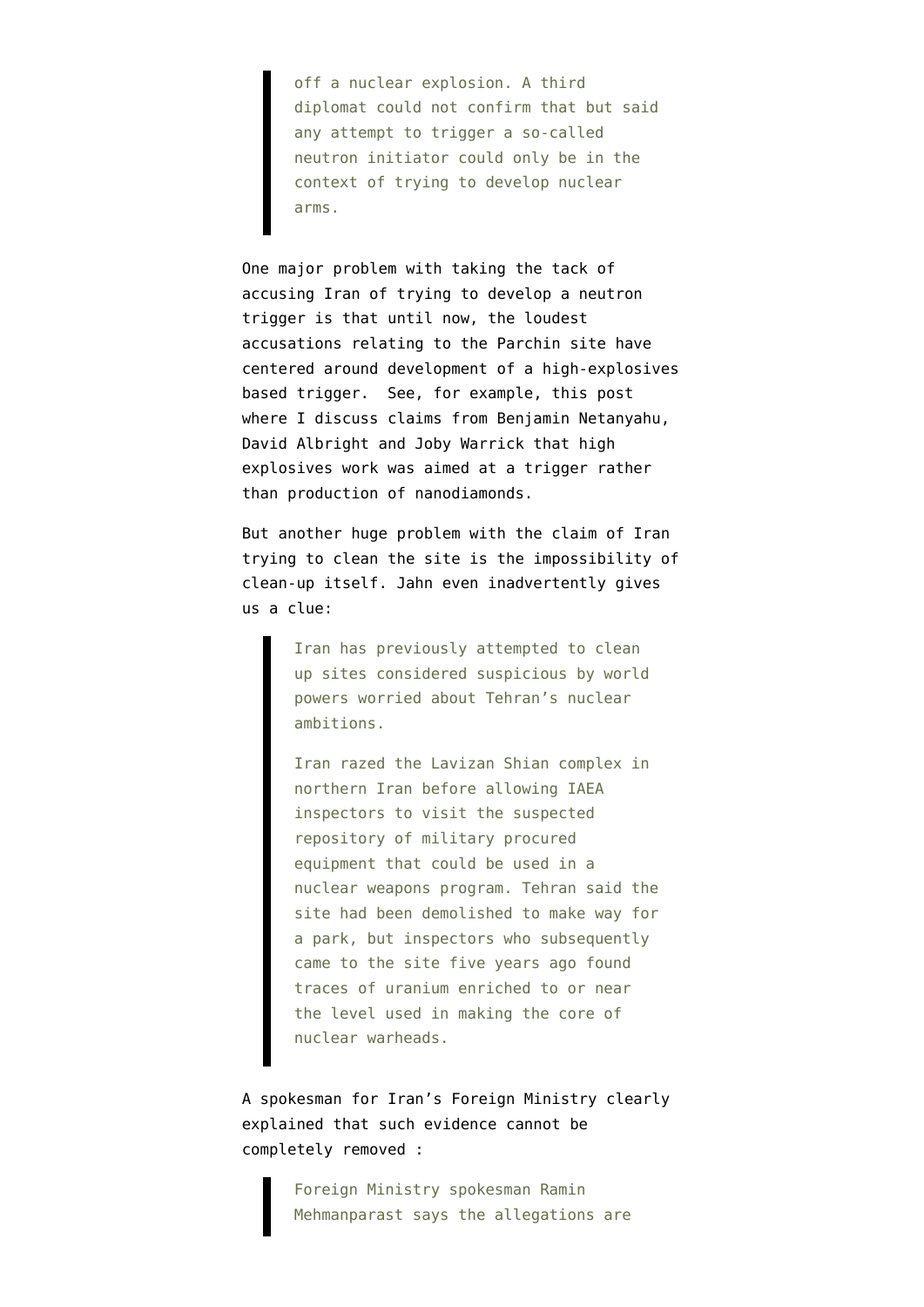misleading because such traces are "not cleanable, at all."

Rather than removing evidence, any attempts by Iran to "clean up" contamination from work on a neutron trigger would merely tell the IAEA where to look for the traces that escaped the cleaning. Also, recall that [when the RQ-170](http://www.nytimes.com/2011/12/08/world/middleeast/drone-crash-in-iran-reveals-secret-us-surveillance-bid.html) [drone crashed in Iran](http://www.nytimes.com/2011/12/08/world/middleeast/drone-crash-in-iran-reveals-secret-us-surveillance-bid.html), we learned that sophisticated US drones have "sensors that can detect tiny amounts of radioactive isotopes and other chemicals that can give away nuclear research". I doubt that the loss of one such drone stopped all flights over Iran, so it would seem that there would be a reasonable chance of detecting clean-up activity around Parchin if it actually took place.

Porter's debunking centers on the failure of confirming satellite imagery to show up at [Albright's ISIS](http://isis-online.org/isis-reports/imagery/category/iran/) site, and he points to comments from ISIS's [Paul Brannan in the New York Times](http://www.nytimes.com/2012/03/09/world/middleeast/iran-pressed-to-give-nuclear-inspectors-full-access-to-sites.html) [on March 8:](http://www.nytimes.com/2012/03/09/world/middleeast/iran-pressed-to-give-nuclear-inspectors-full-access-to-sites.html)

> Paul Brannan, a senior analyst at the Institute for Science and International Security, a private group in Washington that tracks nuclear proliferation, said he had looked at many images but so far had not found the specific site or signs of any cleanup activity. But he added that the massive scale of development at Parchin made the problem quite challenging. "There's no way to know whether or not the activity you see in a particular satellite image is cleansing or just regular work," he said. "They build a lot of stuff. There's a lot of activity there — always."

Porter also confirmed that the photos claiming to show clean-up work did not come from the US:

> The satellite photographs described to Jahn did not come from U.S. intelligence. Former CIA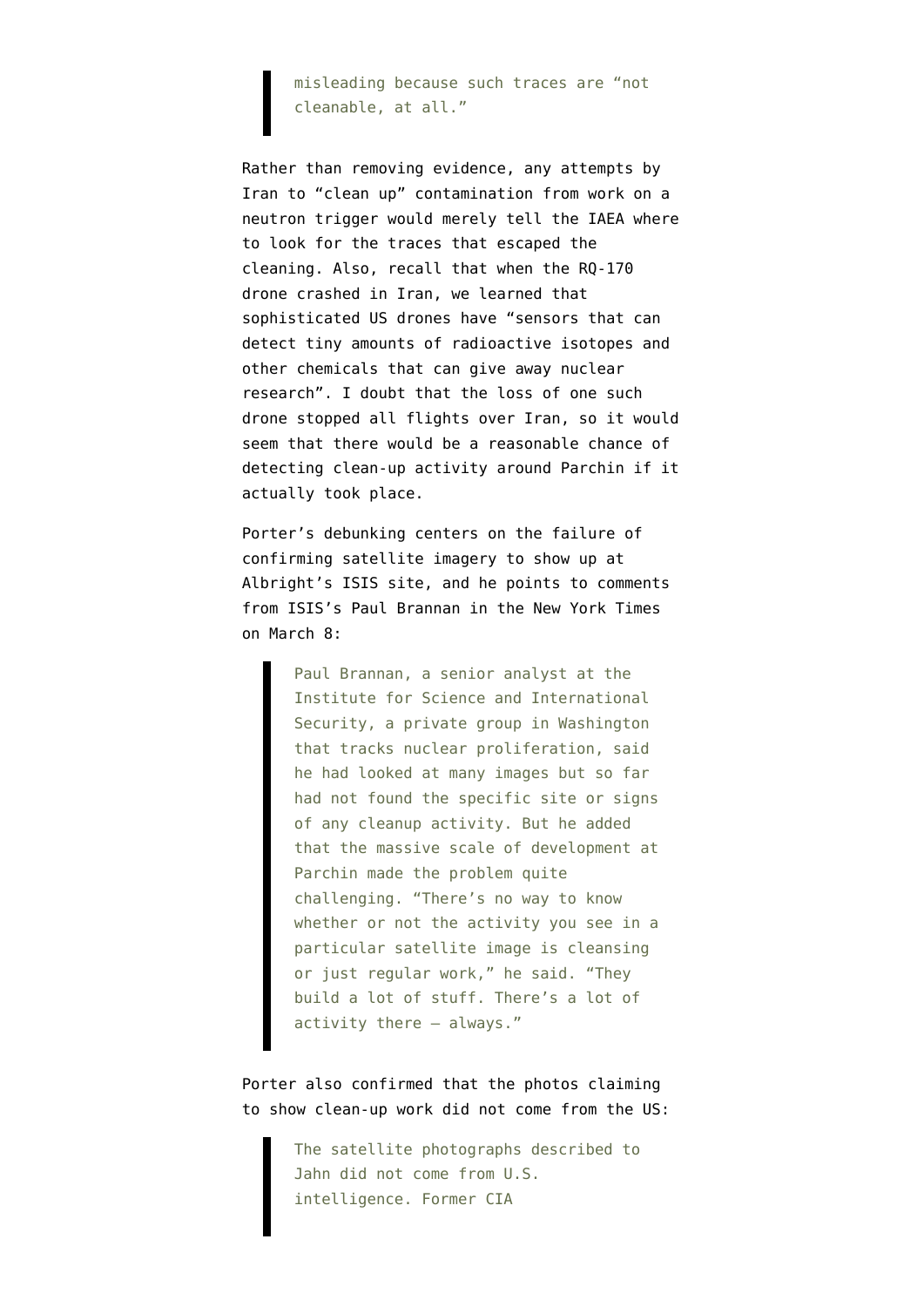counterterrorism official Phil Giraldi told IPS that a U.S. intelligence official had confirmed to him that the officials in question were not talking about intelligence provided by U.S. intelligence.

## /snip/

That means that the officials were either from Israel or one of its three European allies – the British, French and Germans – who have been working closely with Israel to undermine and finally force a revision of the U.S. intelligence community's 2007 conclusion that Iran has not worked on developing a nuclear weapon since 2003.

In a piece out today, Jahn takes on the task of producing an ["Iran fact sheet](http://www.washingtonpost.com/world/middle_east/iran-fact-sheet-nuclear-advances-but-no-confirmed-weapon-steps-despite-suspicions/2012/03/10/gIQAFa5G3R_story_2.html)" on the nuclear technology issue, where he is forced to admit that there is no firm evidence that Iran has taken steps toward re-starting it nuclear weapons program that the US intelligence community has determined to have been stopped in 2003. In fact, Jahn even opens his piece with a nod toward the falsified intelligence on which the 2003 US invasion of Iraq was based:

> Nine years ago, the United States invaded Iraq after telling the world that Saddam Hussein had covert weapons programs that could build nuclear arms. In the end, nothing was found. Today, acting on similar fears, Israel is threatening to attack Iran.

Sadly, though, Jahn repeats his description of the claims made to him about the photos purporting to show the clean-up effort, but still won't identify who is making these claims or put forward any of the photos on which they base the claims. Jahn compounds his error by not going into the details of how an attempted clean-up could not be complete enough to avoid